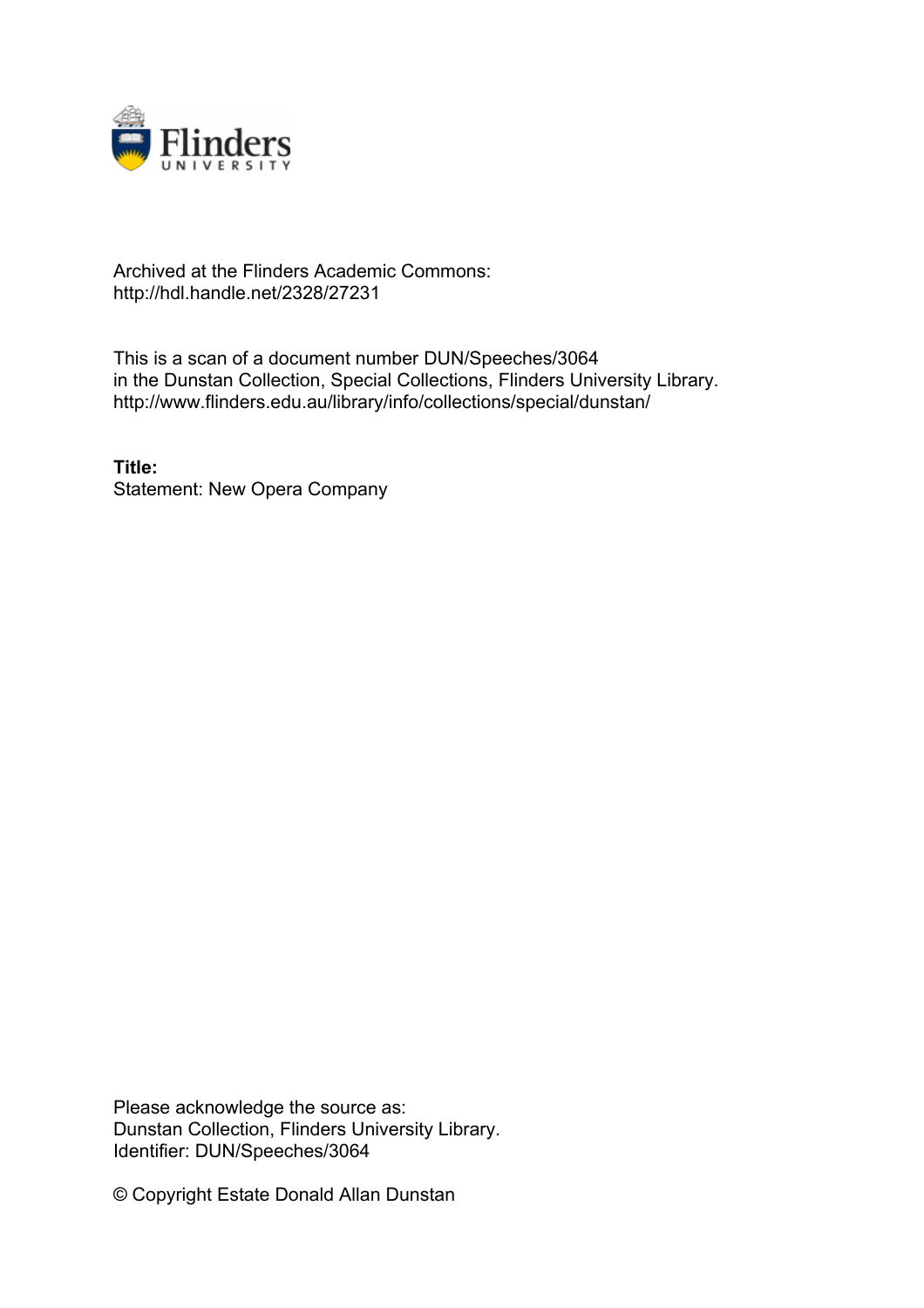

**STATEMENT from the Premier** 

Date August 9, 1976. Embargo

State Administration Centre, Victoria Square, Adelaide, South Australia 5001 227 2688

*aotsy* 

%

*8b.* 

The New Opera Company is to change its name to the State Opera of South Australia, the Premier, Mr. Dunstan, announced today

The decision has been approved by the State Government and the name was registered this week.

"The change of name is a turning point for the Company", Mr. Dunstan said. in Australia". "It signifies the very important role this professional Company plays

"It is a Company of world standard, and its achievements are admired internationally.

"The New Opera was formed three years ago, and since then it has attracted to South Australia singers, directors and designers from the rest of the country and from overseas.

"It has performed regularly in Adelaide with a vigorous and imaginative repertoire.

"Its change of name will give it a much closer identification with the State of 5outh Australia, and will also indicate the role it will play in the future in embracing a wide cross section of operatic activities.

"In the light of the cutbacks by the Australian Opera, the State Opera of South- Australia faces a great challenge", Mr. Dunstan said the State Opera of South Australia was heavily funded by the State Government. Subsidies this year amounted to more than \$200,000.